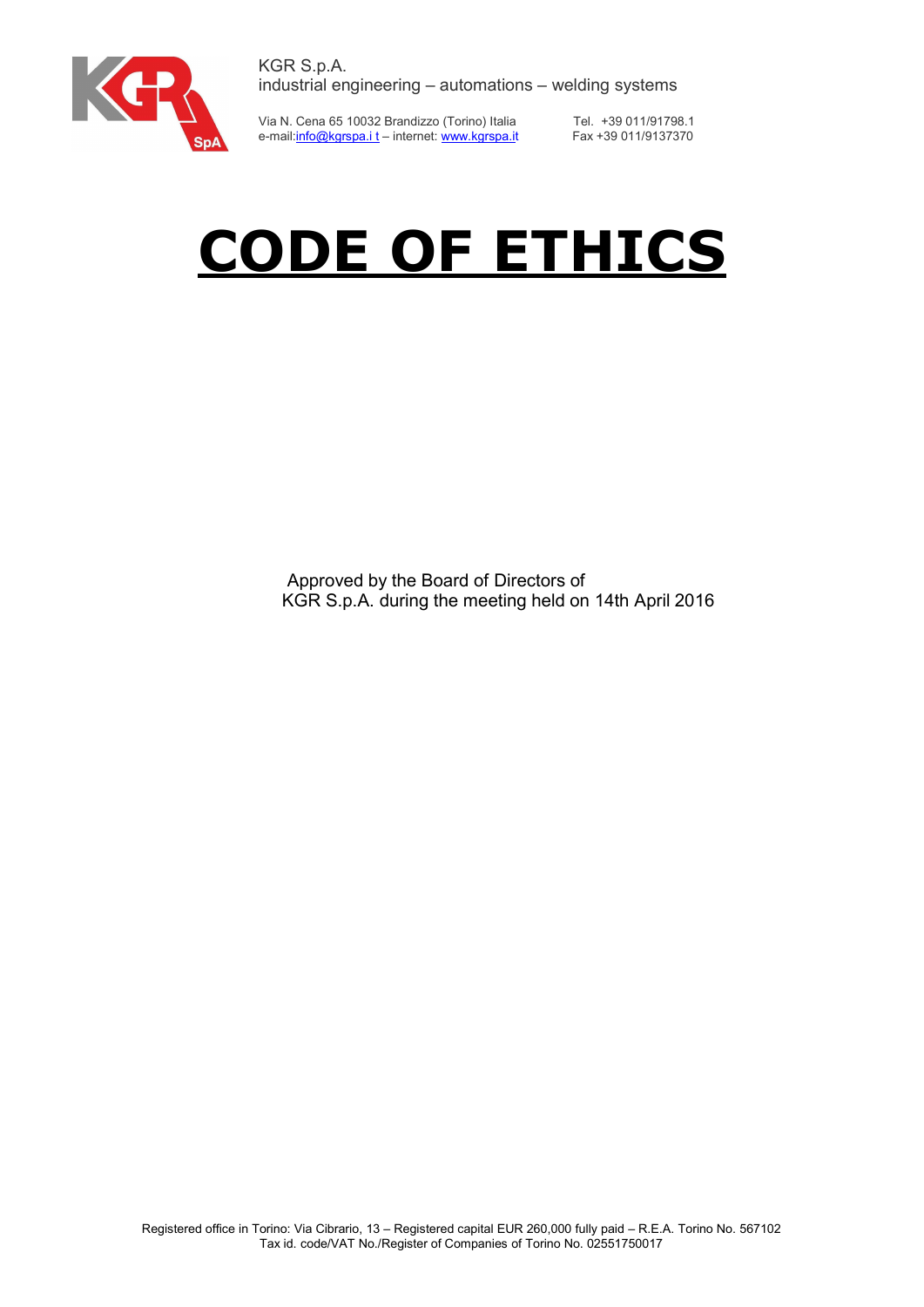

Tel. +39 011/91798.1 Fax +39 011/9137370

# TABLE OF CONTENTS

| 3 HUMAN RESOURCES AND EMPLOYMENT POLICY                  |
|----------------------------------------------------------|
|                                                          |
|                                                          |
|                                                          |
|                                                          |
|                                                          |
|                                                          |
| 5 OPERATING PROCEDURES AND ACCOUNTING RECORDS            |
|                                                          |
|                                                          |
|                                                          |
|                                                          |
|                                                          |
| 7.2 Cooperation, communication and intergroup operations |
|                                                          |
|                                                          |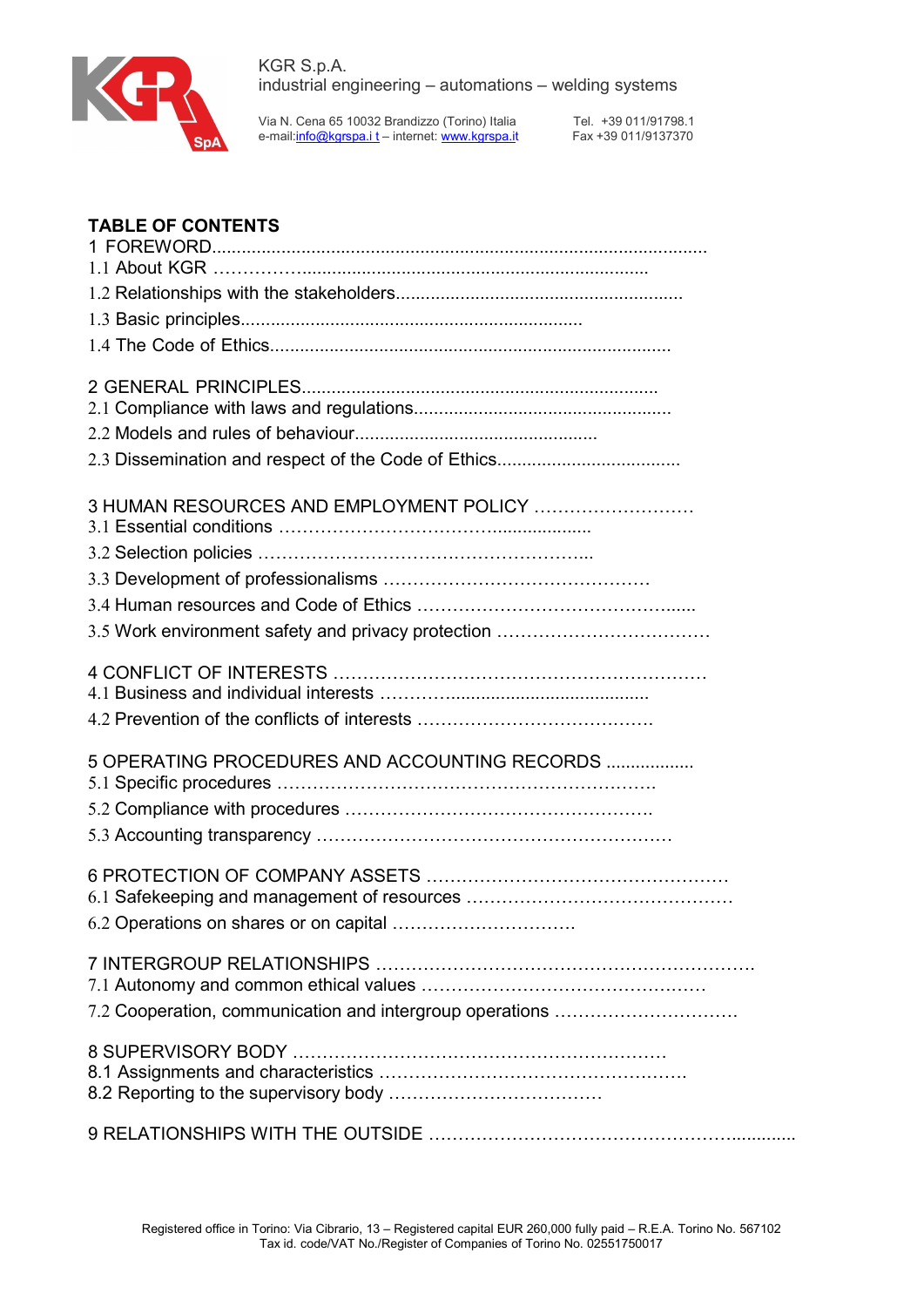

Tel. +39 011/91798.1 Fax +39 011/9137370

9.1 Relationships with public authorities and institutions and with other subjects representing collective interests ………………………………………….............................................. 9.2 Relationships with customers, consultants, suppliers, negotiation counterparties, business and/or financial partners, etc.

11 BREACH OF THE CODE OF ETHICS - SANCTIONARY SYSTEM........................ 11.1 Breach notification …………………………………………………. 11.2 Sanctionary system …………………………………………………………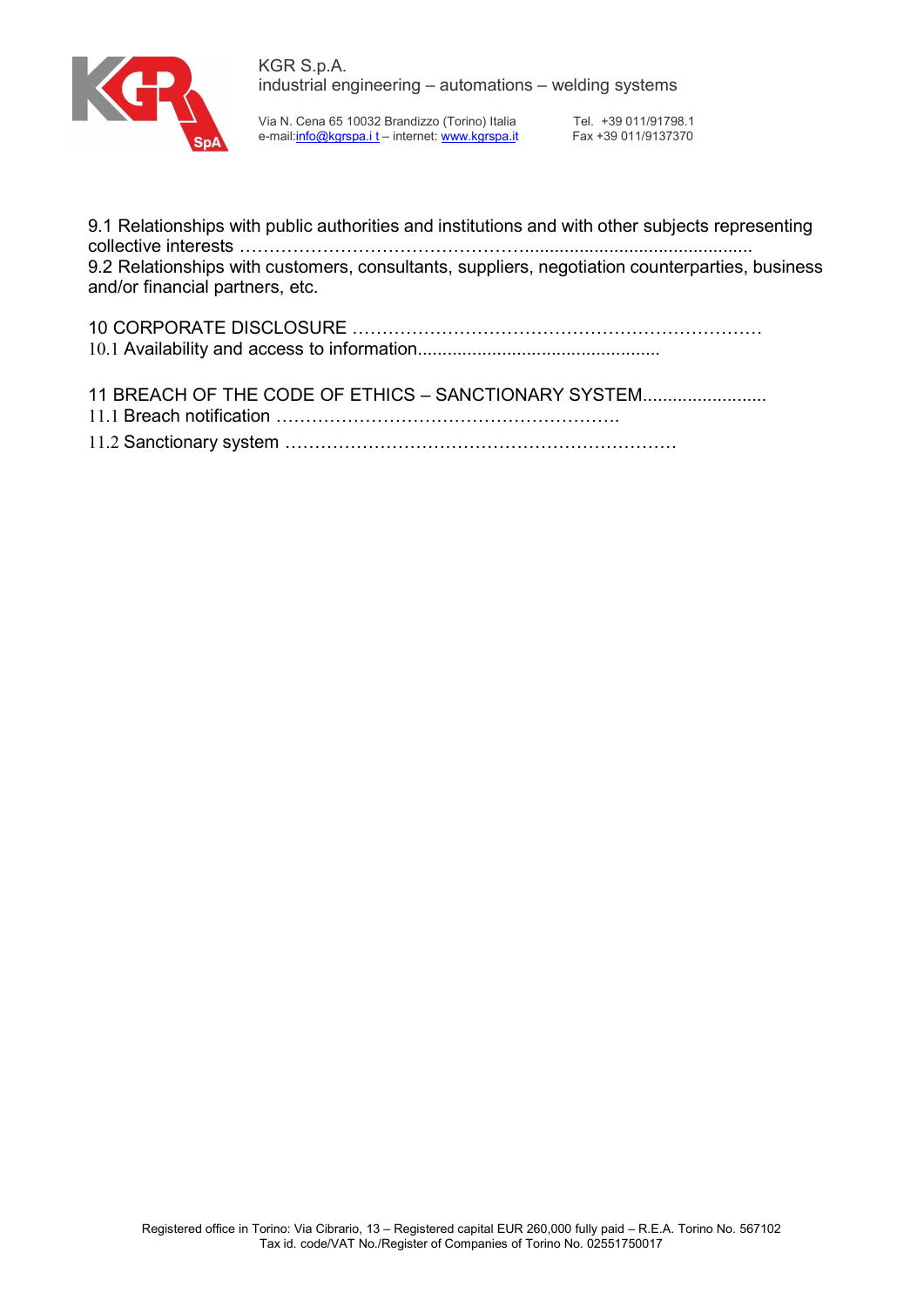

Tel. +39 011/91798.1 Fax +39 011/9137370

# 1 FOREWORD

## 1.1 About KGR

This Code (hereinafter the "Code of Ethics") establishes the commitments and the ethical responsibilities relevant to business management and business activities undertaken by all those who have any kind of relationship with KGR S.p.A.

Principles and provisions of this Code of Ethics are binding for all the following subjects:

- 1) Members of the Board of Directors, to establish the goals, decide the activities, realize the projects, propose the investments and in any decision or action relevant to the business performance of the Company;
- 2) General Director and Managers, to make Company management activities concrete, for both in-house and external activities;
- 3) Employees and all partners who have any kind of relationship with the Company, even occasional and/or only temporary;
- 4) All those who have business and/or financial relationships of any kind with the Company.

KGR S.p.A. works in the automotive industry for which it produces equipment and machinery for welding and industrial automation systems.

Achievement of KGR S.p.A. targets is pursued by all those who work for the Company, with loyalty, reliability, honesty, expertise and openness in full respect of the current laws and regulations.

## 1.2 Relationships with the stakeholders

Supply of components, on the national and foreign market, makes management of the relationships between KGR S.p.A. and the stakeholders of primary importance. The Stakeholders are all the public and private subjects, Italian or foreign, individuals, groups, companies, institutions – that have, on whatever basis, contacts with KGR S.p.A. that builds its conduct on the precise respect of the laws (Italian laws and those of the Countries in which the Company operates), of the market rules and of the inspiring principles of fair competition.

#### 1.3 Basic principles

Compliance with the law, transparency and fair management, good faith, trust and cooperation with the stakeholders are the ethical principles adopted by KGR - and from which its models of conduct derive – in order to compete in effective and fair way on the market, to improve customer satisfaction and develop skills and professional growth of its human resources. In particular, the certainty to behave for the benefit of the company, does not justify the adoptions of behaviours in contrast with the above mentioned principles. All the subjects are therefore committed to observe these principles and to have them observed within the relevant roles and responsibilities. This commitment requires that the subjects having a relationship, on whatever basis, with the company, behave adopting rules and procedures inspired to the same values.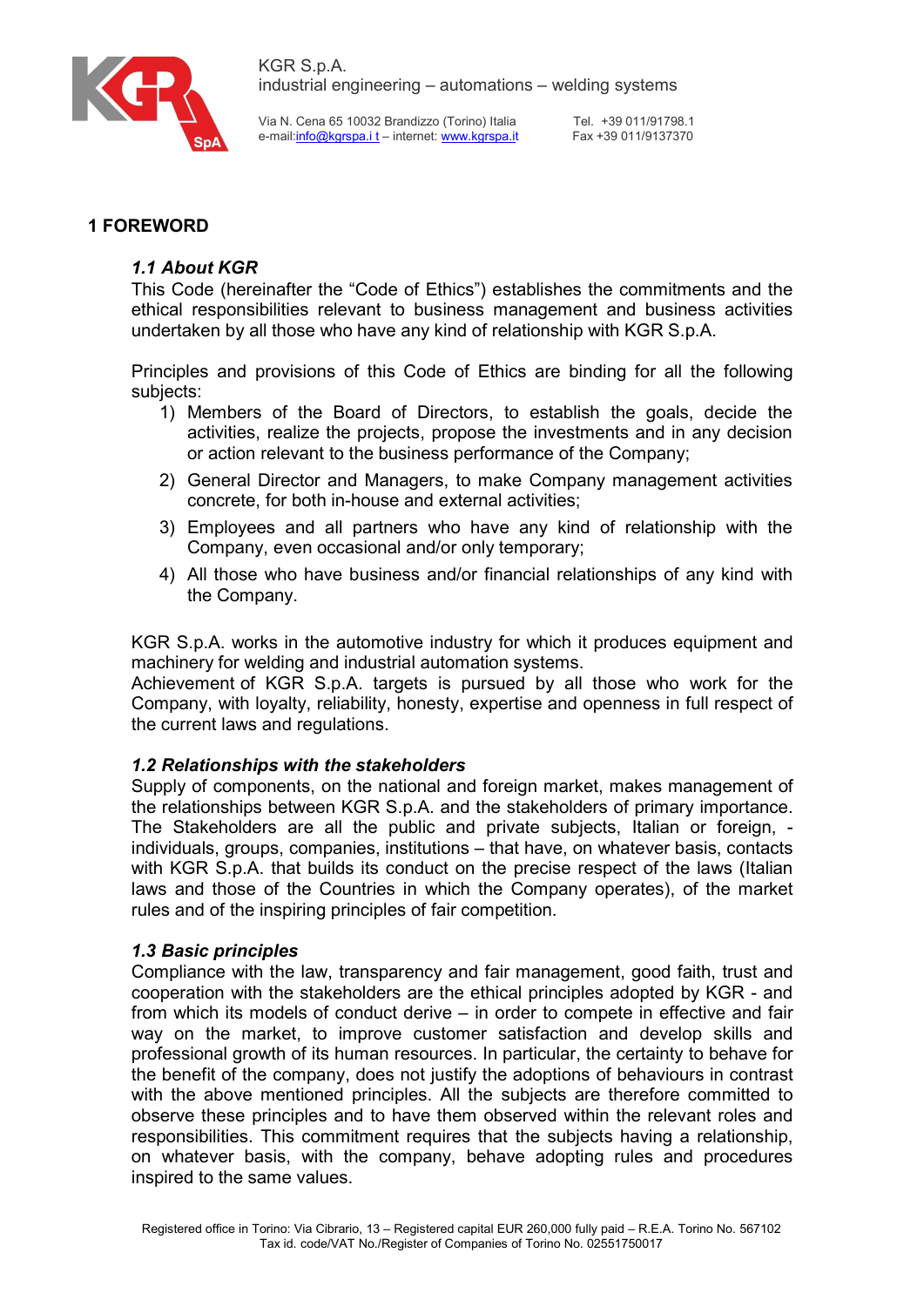

Via N. Cena 65 10032 Brandizzo (Torino) Italia e-mail:info@kgrspa.i t – internet: www.kgrspa.it

Tel. +39 011/91798.1 Fax +39 011/9137370

# 1.4 The Code of Ethics

KGR S.p.A. believed appropriate and necessary to adopt and release a Code of Ethics explaining all the values to be adhered to by all the Recipients, by accepting responsibilities, arrangements, roles and regulations the breach of which is their personal responsibility towards the inside and the outside of the company, even if this breach does not involve any company liability towards third parties. Knowledge and compliance with the Code of Ethics by all those who work for KGR are therefore essential conditions for transparency and the company reputation that furthermore commits to disseminate the Code of Ethics to all the parties with which the company maintains business relationships, requiring its knowledge and compliance with all the rules therein contained, as well as to all the employees at all levels.

Within the internal control system, the Code of Ethics is the tool used to manage the ethical behaviour in the company business and an effective element of the company strategy and organisation.

The responsibility of the implementation of the Code of Ethics, and of its enforcement and updating, is assigned to the managers and employees of KGR S.p.A. that will report any breach to the owners.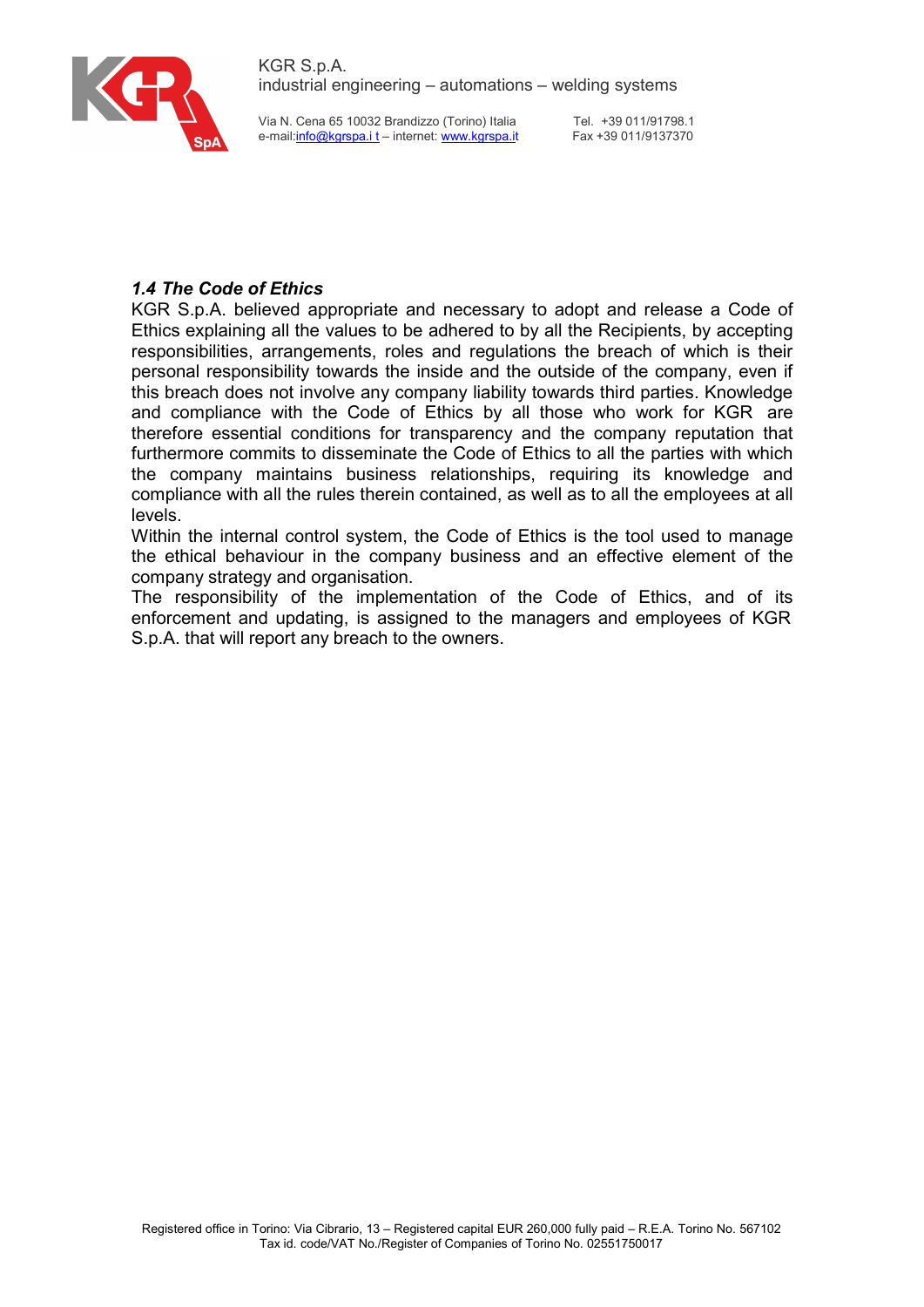

Via N. Cena 65 10032 Brandizzo (Torino) Italia e-mail:info@kgrspa.i t – internet: www.kgrspa.it

Tel. +39 011/91798.1 Fax +39 011/9137370

# 2 GENERAL PRINCIPLES

## 2.1 Compliance with laws and regulations

KGR S.p.A. works in full respect of the laws and the regulations in force in the Countries where the company carries out its activity, complying with the principles set out in the Code of Ethics and with the modalities envisaged by specific procedures.

Moral integrity is always a must for all the Recipients.

The Recipients must therefore, within their respective expertise, know and observe the laws and the regulations in force in all the Countries in which their company operates. Such context includes also the attention to and the respect of the regulations governing both national and international competition.

Recipient's relationships with public Authorities and Institutions shall be characterised by the highest fairness, transparency and collaboration, in full respect of the laws and the regulations and of their institutional functions.

## 2.2 Models and rules of behaviour

All the activities performed by the Recipients shall be carried out with professional commitment, moral strictness and management fairness also with the aim of protecting the corporate image. Behaviours and relationships of all the Recipients inside and outside the Company, shall be inspired to transparency, fairness and reciprocal respect. In such context, the managers and the directors shall be the first to be an example, with their actions, for all the human resources of KGR S.p.A., respecting, during the performance of their functions, the inspiring principles of the Code of Ethics, the company procedures and regulations, taking care of their dissemination among the employees and stimulating them to ask for clarification or update proposals, where necessary. Especially for the managers, furthermore, KGR S.p.A. requires that they actively do their best to propose and develop the projects, the investment and the industrial, commercial and management actions useful to keep and increase the economical, technologic and professional assets of the Company.

KGR S.p.A. adopts measures suitable to ensure that access to electronic and computer data takes place in full respect of the regulations in force and of the privacy of the subjects involved and in a way to ensure confidentiality of information and that its processing by duly authorized subject, preventing illicit intrusions.

It is forbidden to install any application or program not compatible with the activity carried out by the Company, on computer, tablets and smartphones owned by the Company. The Company reserves the right to block and/or uninstall the applications/programs, if present, on these devices.

## 2.3 Dissemination and respect of the Code of Ethics

KGR promotes the knowledge and the observance of the Code of Ethics, of specific procedures, regulations and of their updates among all the Recipients asking to comply with it and envisaging, in case of breach, suitable disciplinary or contractual sanctions. The Recipients are therefore required to know the contents of the Code of Ethics – asking and receiving from the company functions in charge any clarification concerning the interpretation of its content -, respect them and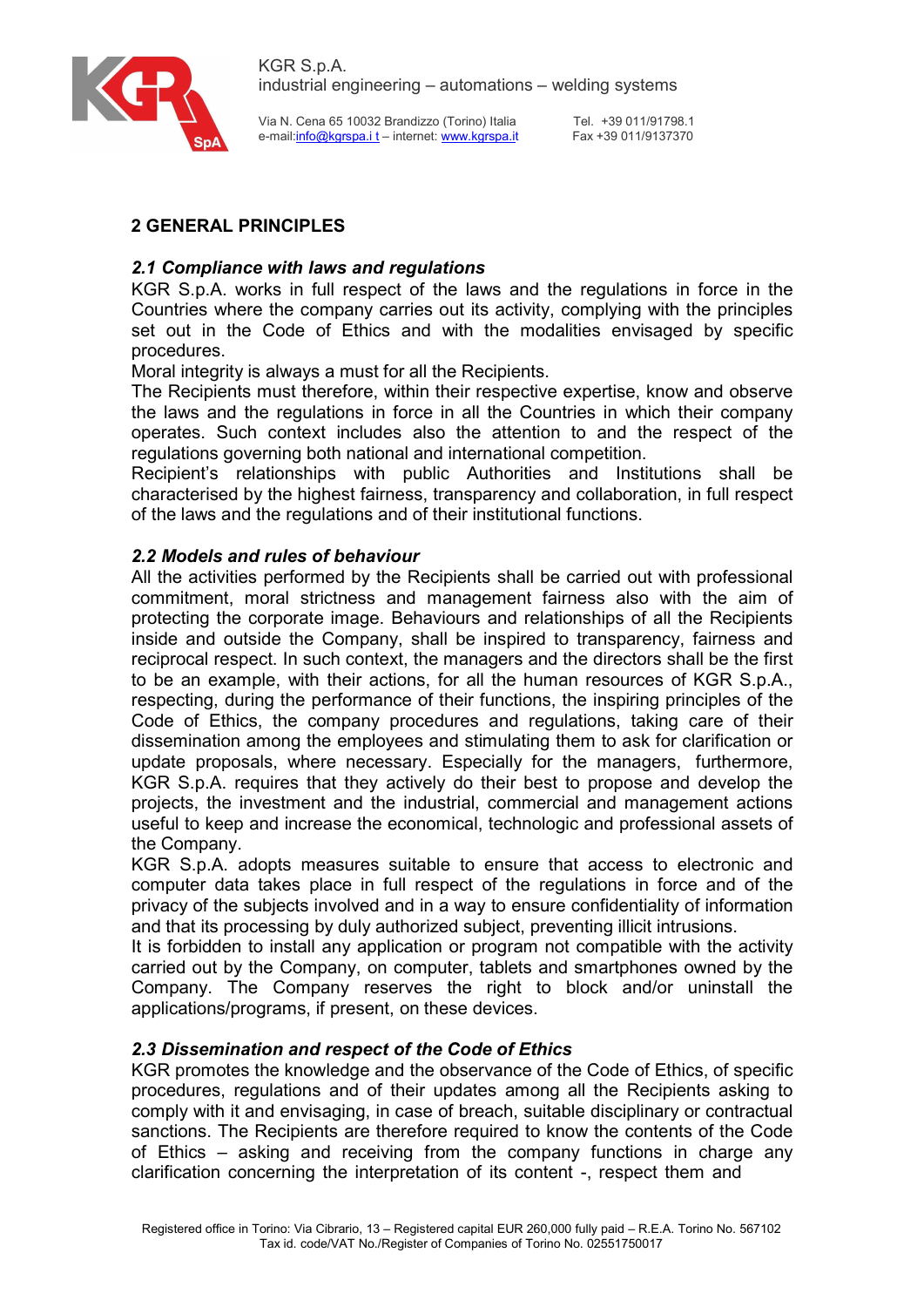

Tel. +39 011/91798.1 Fax +39 011/9137370

contribute to their implementation, reporting any lack or breach (or even attempts of breach) of which they became aware.

KGR S.p.A. furthermore promotes and encourages collaboration among employees to have the Code of Ethics respected and implemented as well as, within the respective competences and functions, the scientific procedures.

To this end, the Company envisages specific training/information programs for the employees, developed on the basis of the different needs and responsibilities of the different users.

# 3 HUMAN RESOURCES AND EMPLOYMENT POLICY

## 3.1 Essential conditions

Human resources are an essential component for the life of the company and a critical factor to compete successfully on the market. Honesty, fairness, capacity, professionalism, reliability, technical competence and dedication of personnel are within the fundamental conditions to achieve company goals and they represent the characteristics required by KGR S.p.A. to its managers, auditors, employees and partners of various kind.

KGR is committed to avoiding any kind of discrimination, bribery, child labour exploitation and forced labour, and more generally, to promote dignity, health, liberty and equality of workers, in respect of the United Nation Universal Declaration, of the Fundamental Conventions of the International Labour Organization (ILO) and of the OECD Guidelines.

#### 3.2 Selection policies

In order to contribute to the development of the business targets and to ensure that these targets are pursued by everybody in respect of the ethical principles and of the value adopted by KGR, the corporate policy is aimed at selecting each employee and partner, on whatever basis, according to the values and the characteristics specified above. KGR therefore offers equal work opportunities, ensuring a fair treatment on the basis of the individual skills and abilities. As to the selection – carried out in respect of equal opportunities and without any discrimination of the private sphere – KGR S.p.A. behaves so that resources acquired correspond to profiles actually necessary to the company needs, avoiding nepotisms and preferential treatments of any kind and making its choice only on professionalism and expertise criteria.

KGR S.p.A. personnel is employed under a regular work contract, according to the law, the collective contracts and regulations in force. In particular, KGR S.p.A. does not allow and does not tolerate work relationships – also those of external partners or business suppliers – that violate the regulations in force as to child work, female and immigrant workers.

#### 3.3 Development of professionalisms

While work relationship evolves, KGR commits to creating and maintaining the necessary conditions to enable capacities and knowledge of each person to increase in respect of these values, following a policy based on the recognition of merits and equal opportunities and envisaging specific programs aimed at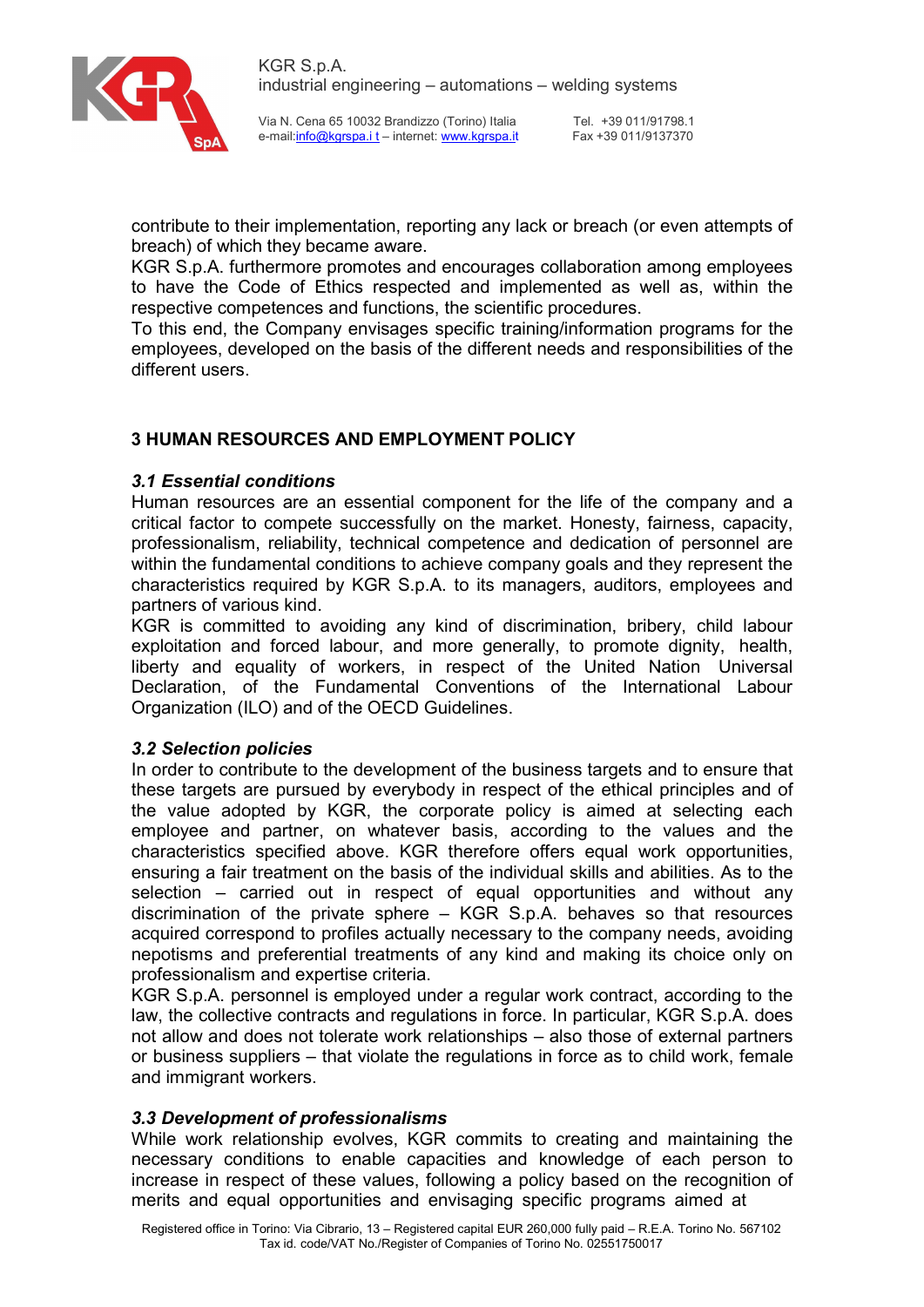

Tel. +39 011/91798.1 Fax +39 011/9137370

professional update and at the acquisition of more skills. To this end, the employee is required to nurture and stimulate the acquisition of new skills, capacities and knowledge, whereas directors and function managers shall pay the utmost attention to add value and increase the professionalism of their partners by creating the conditions to develop their capacities and the fulfilment of their potentialities.

Personnel management, as well as its selection, shall be inspired to fairness and impartiality principles, avoiding preferential treatments or discriminations, in respect of the professionalism and of the skills of the worker.

While pursuing the company targets, the worker shall however operate in the awareness that ethics represents a primary important interest for KGR S.p.A. and that, therefore, behaviours that result against the law, the regulations in force of this Code of Ethics, even if in theory aimed at supporting the Company, will not be tolerated.

## 3.4 Human resources and Code of Ethics

Through its dedicated roles and resources, KGR S.p.A. continuously promotes and takes care of the knowledge/awareness of the Code of Ethics, of the relevant procedures and updates, as well as of the activity areas of the different roles by assigning responsibilities, hierarchical dependency lines, description of duties and training of personnel. Information and knowledge of the Code of Ethics and of the relevant specific procedures take place first of all through the distribution of specific documentation to all the employees and partners of different kind, to whom the Company requires to sign the acknowledgement declaration of the documentation received.

Second, KGR S.p.A. envisages for its employees and partners of whatever kind and level, training and update programs on the Code of Ethics, arranged by the responsible functions.

Company personnel can, at any moment, ask advice and clarification about the Code of Ethics and the duties assigned to their superiors. In case of establishment of new work relationships and/or collaboration, the Company will promptly provide the information necessary to an adequate knowledge of the Code of Ethics.

#### 3.5 Work environment safety and privacy protection

KGR S.p.A. undertakes to create a work environment ensuring to all the Recipient, and in particular to the employees and partners of any kind and level, conditions that respect personal health, safety and dignity and where the characteristics of the individuals may not give rise to discriminations or pressures. KGR S.p.A., in respect of the provisions in force, among which, in particular, the Legislative Decree No. 81 of 2008, and of any other regulatory provision for the subject matter, undertakes to protect the health of the workers, implementing all the necessary and appropriate measures, according to the best technical-scientific knowledge, to ensure full compliance of the work environment with the highest standards as to safety and health. KGR S.p.A. furthermore divulges and strengthen the culture of safety to protect workers' health on the workplace, by developing awareness of the risks and promoting responsible behaviours by all the employees and partners, also with reference to the OHSAS 18001 standard.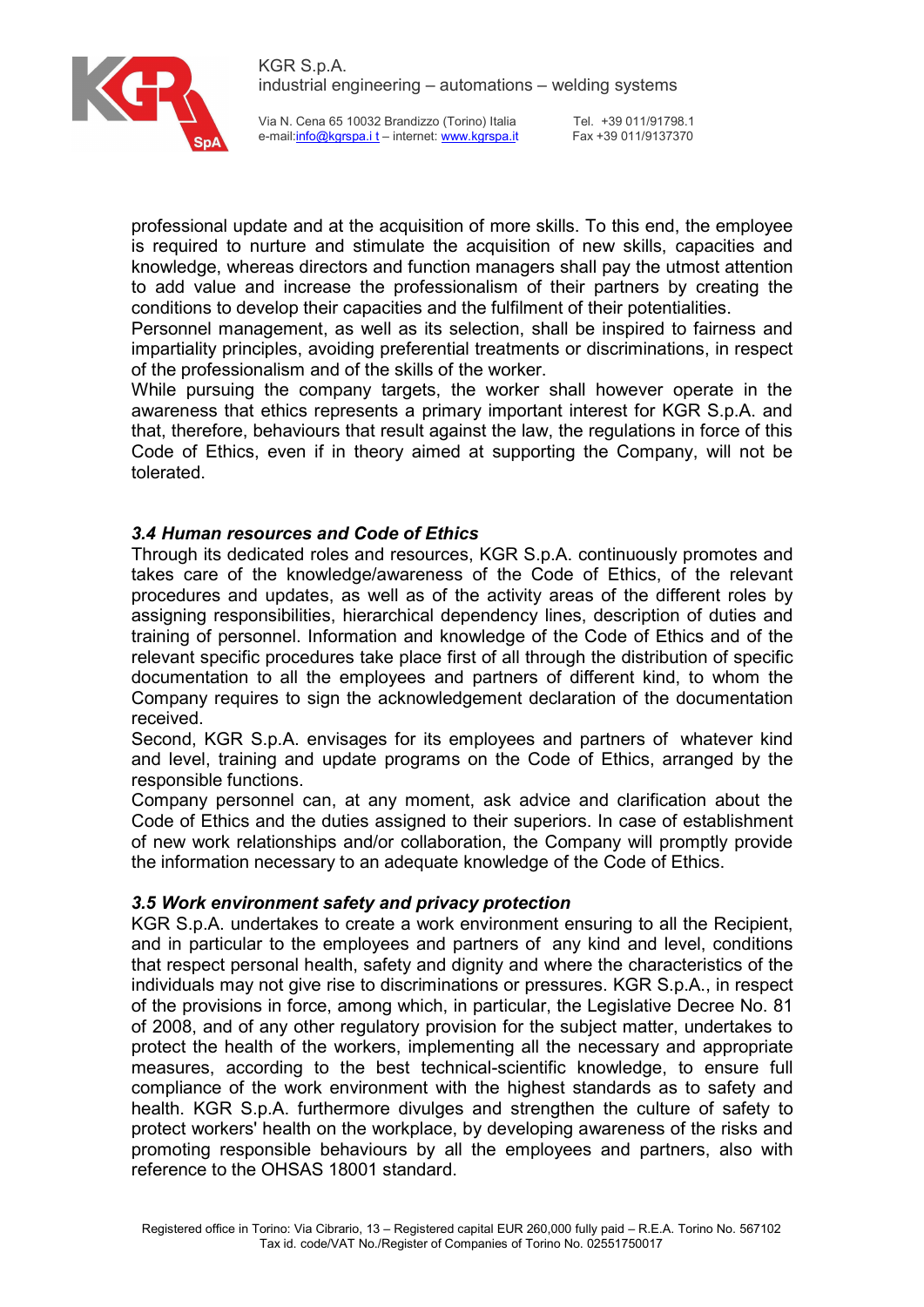

Tel. +39 011/91798.1 Fax +39 011/9137370

In particular, the respect of the dignity of the worker shall be ensured through the respect of the privacy in the mail and in the interpersonal relationships among employees, by forbidding interferences in conferences and discussions and through the prohibition of intrusions or forms of control that may damage the personality. KGR S.p.A. undertakes to protect the moral integrity of all the employees and/or non-subordinate partners, ensuring their right to work conditions in respect of personal dignity and the full exercise of the union and political rights. KGR S.p.A. protects the workers from psychological violence and mobbing and opposes to any discriminatory attitude or behaviour that may harm the person, his/her beliefs and inclinations. It is absolutely forbidden, during work relationships, to resort to harassment of any kind or, in general, to adopt behaviours apt to compromise the serene performance of the duties assigned, and however harmful to the dignity of the worker.

KGR S.p.A. furthermore adopts suitable measures and initiatives aimed at ensuring safety, correct use and operation of systems, programs of IT or electronic data of the Company or of third parties, by protecting as well the intellectual property rights relevant to the use of programs and IT and electronic data, and the integrity of information made available to the public through the internet.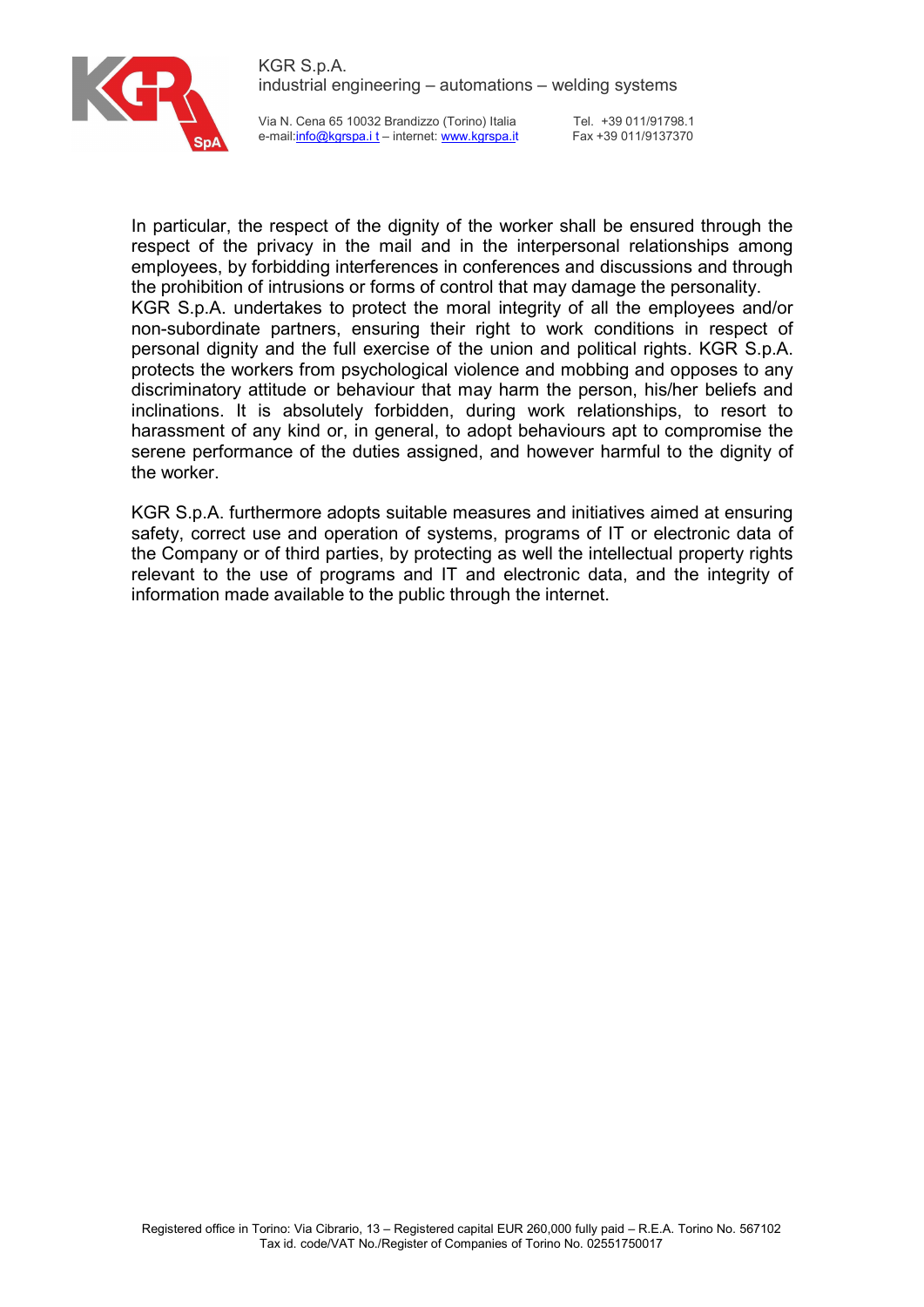

Tel. +39 011/91798.1 Fax +39 011/9137370

# 4 CONFLICT OF INTERESTS

# 4.1 Business and individual interests

Between KGR S.p.A. and its managers and employees at any level there is a full trust relationship, within which the employees have the primary duty to use the company assets and their working capacities to fulfil the company interest, in compliance with the principles established by the Code of Ethics, that represent the values adopted by KGR S.p.A. In such a perspective, managers, employees and partners of various kind of KGR S.p.A. shall avoid any situation and refrain from any activity that could involve a personal interest – direct and/or indirect - to those of the company or that could interfere and hinder the capacity to take decisions, in an impartial and objective way, in the interest of the company. If situations with conflict of interests occur, besides being against the laws and the principles established by the Code of Ethics, they become detrimental to the image and the integrity of the company.

The above mentioned recipients shall therefore avoid any possibility to superimpose or anyway intersect, by exploiting their own functional role, the economic activities responding to a personal and/or familiar logic of interest and the roles covered within the Company.

Any conflict situation, even if potential, shall be promptly and in detail reported to the Company – in the person of the line manager. The subject being in potential conflict shall refrain from doing or participating to actions that may cause detriment to the Company or to third parties as well as adversely affect their image.

Likewise, also the consultants and the business partners shall undertake specific tasks to avoid situations involving conflict of interests, also refraining from using, in any way and on whatever basis, the activity performed on behalf of the Company to obtain undue advantages, for themselves or for others.

## 4.2 Prevention of the conflicts of interests

In order to avoid situations, even potential, of conflicts of interest, KGR when assigning the task or starting the work relationship, requires to managers, employees and partners of various kind, to sign the acknowledgement of this Code of Ethics.

The employee commits to promptly inform the Company – in the person of his/her line manager – in case he/she finds himself/herself in actual or potential situations of conflict of interest as above mentioned.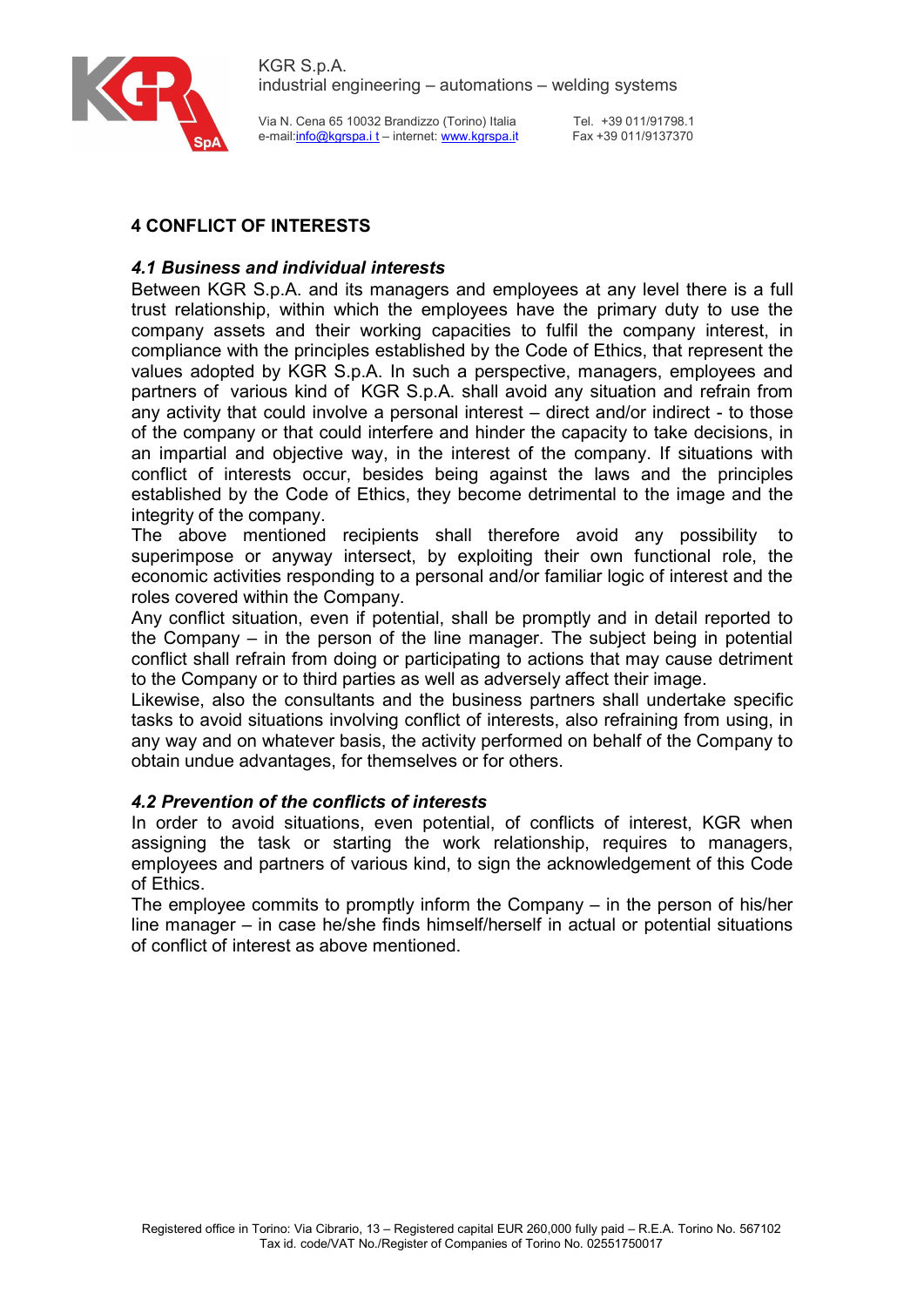



Tel. +39 011/91798.1 Fax +39 011/9137370

# 5 OPERATING PROCEDURES AND ACCOUNTING RECORDS

## 5.1 Specific procedures

Specific business procedures, aimed at preventing detrimental events and potential subsequent negative impacts on the company situations, are outlined by the Code of Ethics and are arranged and suitably integrated and modified after the analysis of the business context, in order to highlight the risks weighing on the company and the existing monitoring system, as well as its actual appropriateness.

Specific procedures shall be adopted – by all those who, on whatever basis, participate in the operating process – in the terms and modes specifically envisaged and described by the KGR functions in charge. Their proper implementation ensures the possibility to identify the company subjects responsible for the decision, authorisation and operation performance process: to this end – according to the monitoring principle represented by the separation of tasks – it is necessary that each operation is carried out at the various stages by different subjects having skills clearly defined and known within the organisation, so that the assignment of unlimited and/or excessive powers to single subjects is avoided.

Furthermore, traceability of each process relevant to the business activity shall be ensured, so that the reasons at the base of the choices made, the responsible subjects and any data relevant to evaluate the appropriateness of the operative choices, can always be retraced 'ex post'.

#### 5.2 Compliance with procedures

The Recipients, within their tasks and functions, shall strictly adhere to the procedures envisaged. In particular, the business procedures shall regulate the implementation of each operation and transaction the validity, authorisation, consistency, adequacy, correct recording and verifiability of which, also in terms of financial resources, can be traceable (by means of the following control instruments, without limitation: accounting, matching signatures, accounting support documents, in-depth analysis of the activities of business agents, consultants, suppliers, etc). Each operation shall therefore be supported by adequate, clear and complete documentation to be kept on file, so that inspection about reasons, characteristics of the operation can be carried out at any moment and who, in the different stages, has authorised, performed, recorded and reviewed the operation can be precisely identified.

#### . 5.3 Accounting transparency

Truthfulness, accuracy, completeness and clarity of the elementary information represent the necessary conditions that allow accounting transparency and are a fundamental value for KGR S.p.A., also to the end of ensuring to the shareholders and to third parties the possibility to have a clear image of the economic, asset and financial situation of the company.

To make this value respected it is first of all necessary that the supporting documents of the elementary facts, to be entered in the accounting records, are complete, clear, true, accurate and valid and are kept to file for any inspection that may be appropriate. The relevant accounting record shall reflect in a complete, clear, true, accurate and valid way what is described in the supporting documents. In case of economic-patrimonial elements based on evaluations, the relevant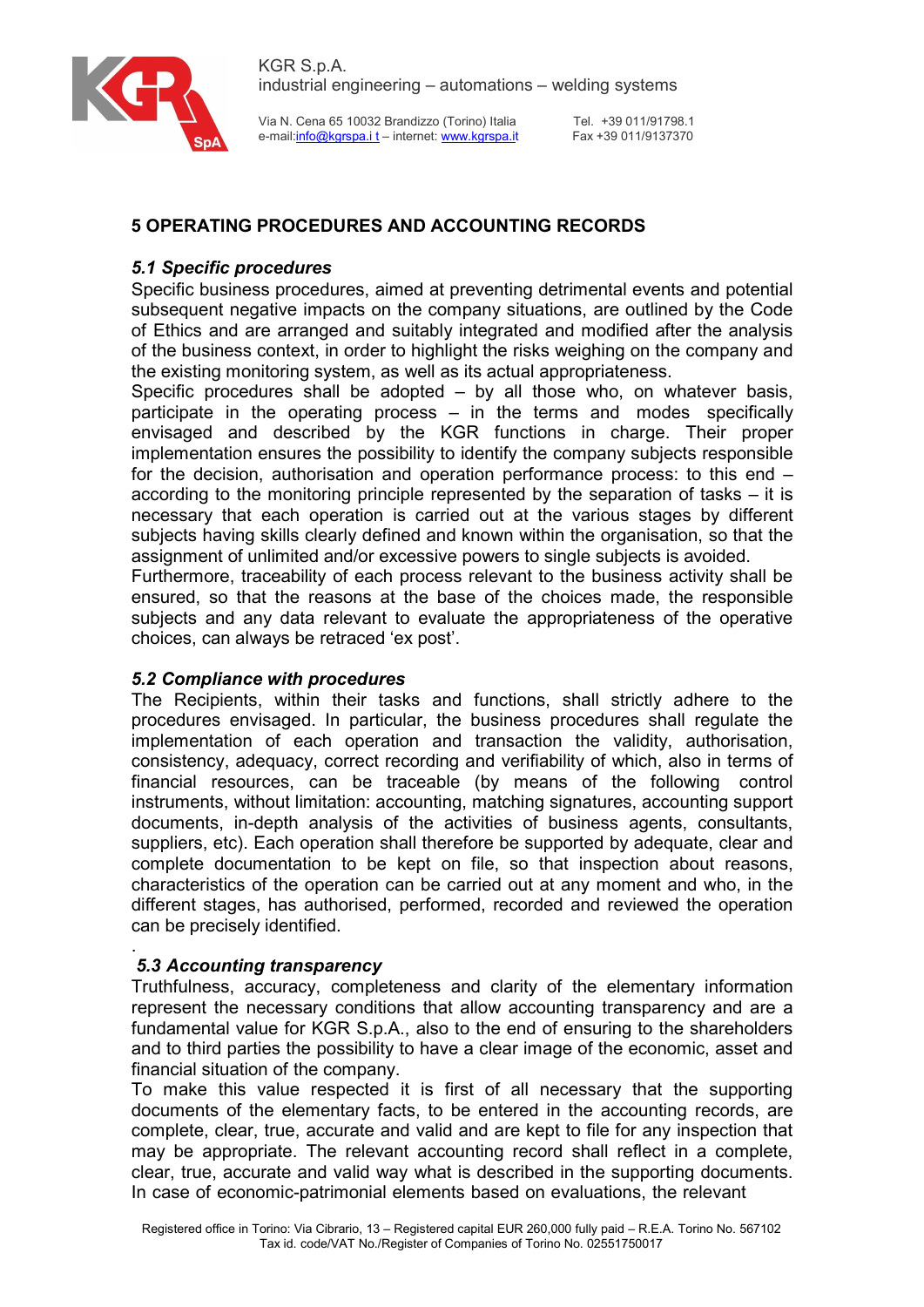

Tel. +39 011/91798.1 Fax +39 011/9137370

recording shall be carried out in respect of the reasonableness and congruity criteria, clearly describing in the relevant documents the criteria that lead to the determination of the asset value.

Anyone who becomes aware of possible omissions, falsifications, irregularities in the accounting records and of the basic documents or however of a breach of principles established by the Code of Ethics and by the specific procedures, is bound to promptly report to the owners.

Such violations damage the trust relationship with the Company, become important in terms of disciplinary profile and will be appropriately sanctioned.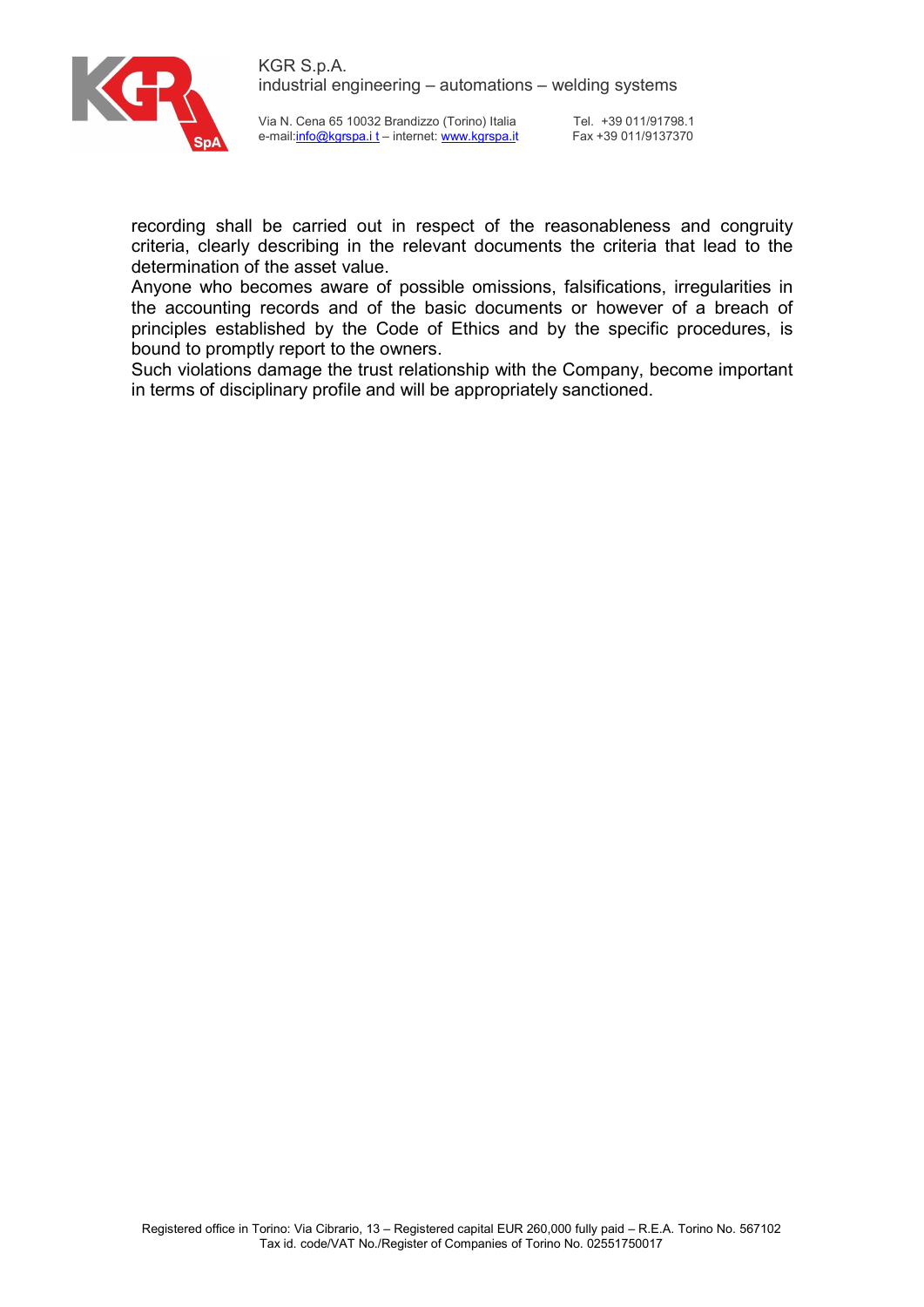

Tel. +39 011/91798.1 Fax +39 011/9137370

# 6 PROTECTION OF COMPANY ASSETS

## 6.1 Safekeeping and management of resources

KGR S.p.A. does its best so that the use of the available resources - complying with the regulations in force and the contents of the statute, and in line with the values of the Code of Ethics - is aimed at ensuring, increasing and strengthening the company assets, to protect the company itself, the creditors and the market. Therefore, the use of the company assets shall take place in respect of the laws and the regulations in force and in compliance with the operating procedures.

#### 6.2 Operations on shares or on capital

To protect the integrity of the company assets it is specifically forbidden, except for the cases where expressly allowed by the law, to return in any form the contributions or relieve the shareholders from the obligation to make them; to distribute the profits not actually received or allocated by law to reserve, i.e. reserves non distributable by law; to purchase or subscribe shares or quotas for companies or controlling companies; to apply registered capital reductions, mergers or separations in breach of the regulations established to protect the creditors; to create or increase fictitiously the registered capital; to meet, in case of liquidation, the claims of the business partners to the damage of the social creditors.

In order to prevent the above mentioned actions KGR S.p.A., within the company organisation, tries to divulge and make known the regulations by law, the Code of Ethics and the relevant procedures, envisaging specific information and update programs for managers and employees about the violations in corporate matters.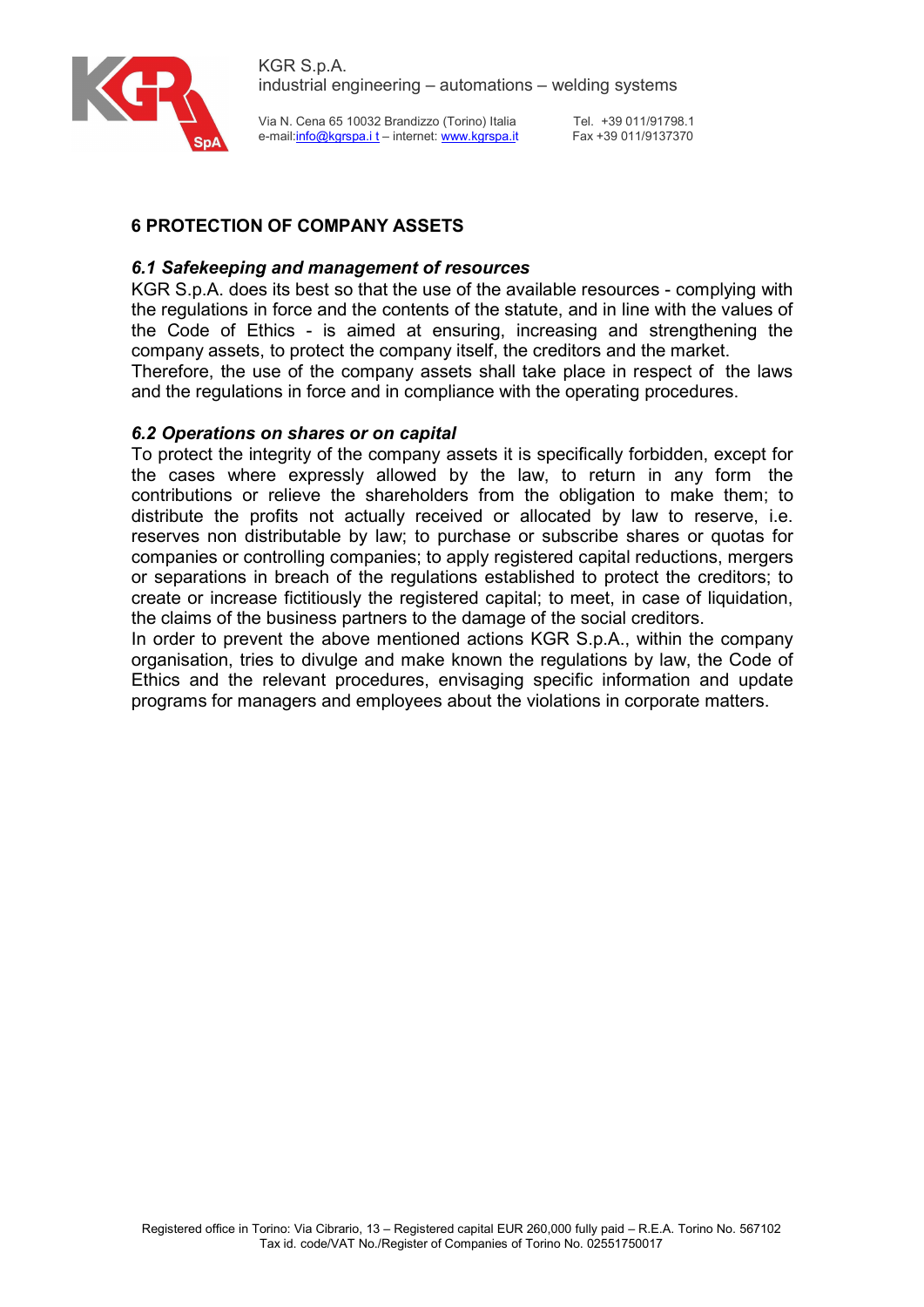

Tel. +39 011/91798.1 Fax +39 011/9137370

# 7 INTERGROUP RELATIONSHIPS

## 7.1 Autonomy and common ethical values

KGR S.p.A. avoids to adopt behaviours that, in its own interest, result detrimental to the integrity or the image of other companies of the Group. Furthermore, KGR S.p.A. requires that none of the Group companies adopt behaviours or undertake decisions that, even if providing benefits to its behalf, may result detrimental to the integrity or the image of KGR S.p.A. and commits to collaborate in a fair way to pursue the goals of the group, in full respect of the law and of the regulations in force.

## 7.2 Cooperation, communication and intergroup operations

KGR S.p.A. facilitates communication between KGR S.p.A. and the other companies of the Group, stimulating and using the intergroup synergies in the interest of common goals. Circulation of information from KGR S.p.A. shall take place complying with the principles of truthfulness, fairness, honesty, clarity, transparency, adequacy, in respect of the autonomy of each company and of the specific fields of activity.

Any negotiation existing among the companies of the Group shall be duly formalized and take place in respect of the principles of honesty, effectiveness and protection of the relevant interests, placing special attention to the aspects relevant to the circulation of the economic resources.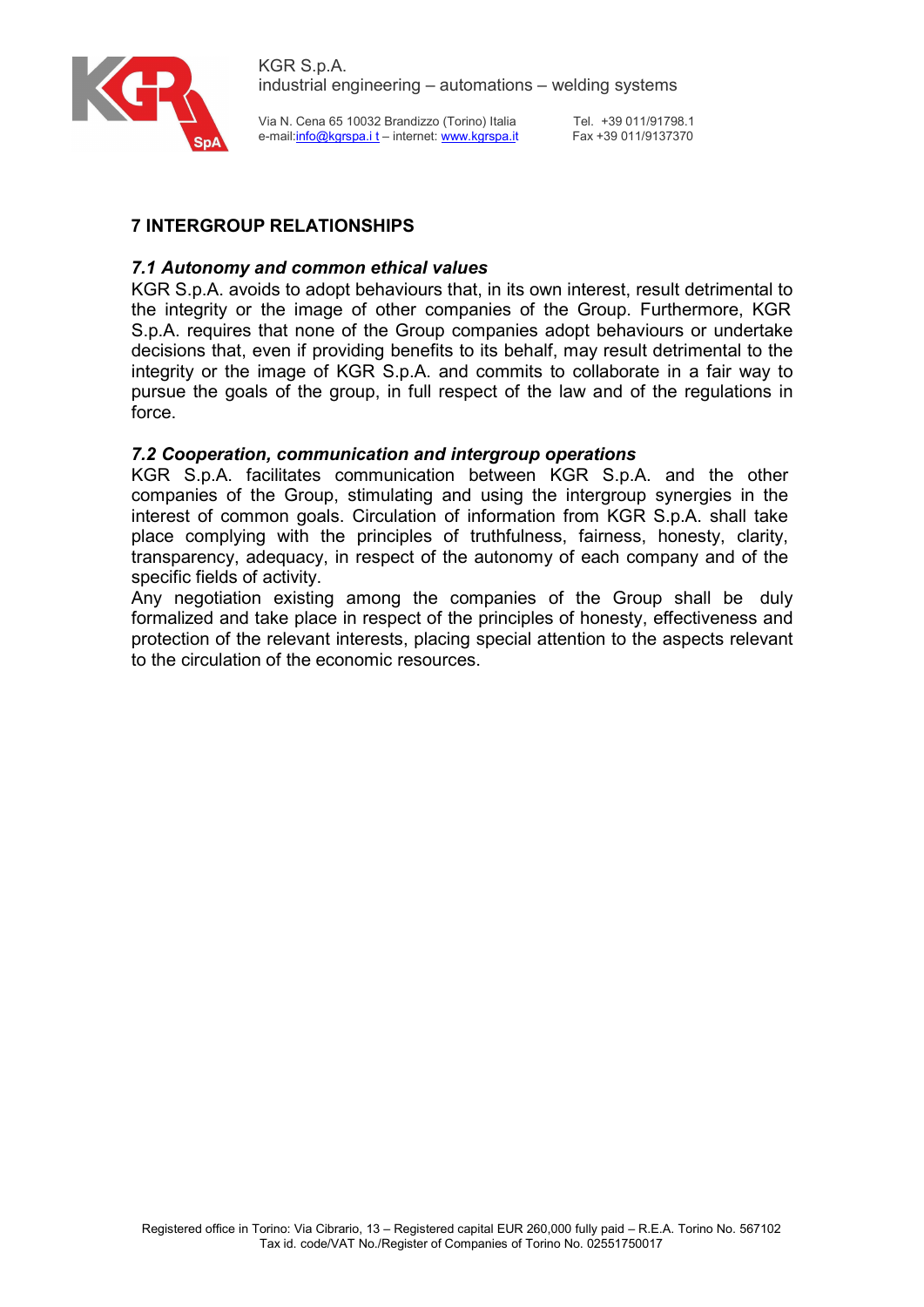

Tel. +39 011/91798.1 Fax +39 011/9137370

# 8 SUPERVISORY BODY

## 8.1 Assignments and characteristics

The task to monitor the application and the respect of the Code of Ethics is assigned to the managing director, having autonomous initiative and control powers, who can decide to inspect documents and consult data; the MD suggests any update of the Code of Ethics and of the specific procedures, also with reference to the reports provided by the employees; the MD may carry out inspections, also periodically, on the application and respect of the Code of Ethics.

## 8.2 Reporting to the supervisory body

In order to facilitate the report flow towards the management, reports may also be submitted by e-mail to the human resources manager Mr. Alessandro Curtò to the address alessandro.curto@delpa.it, so that he can evaluate the application of any disciplinary sanction or the possible activation of contract termination mechanisms after carrying out the necessary inspections.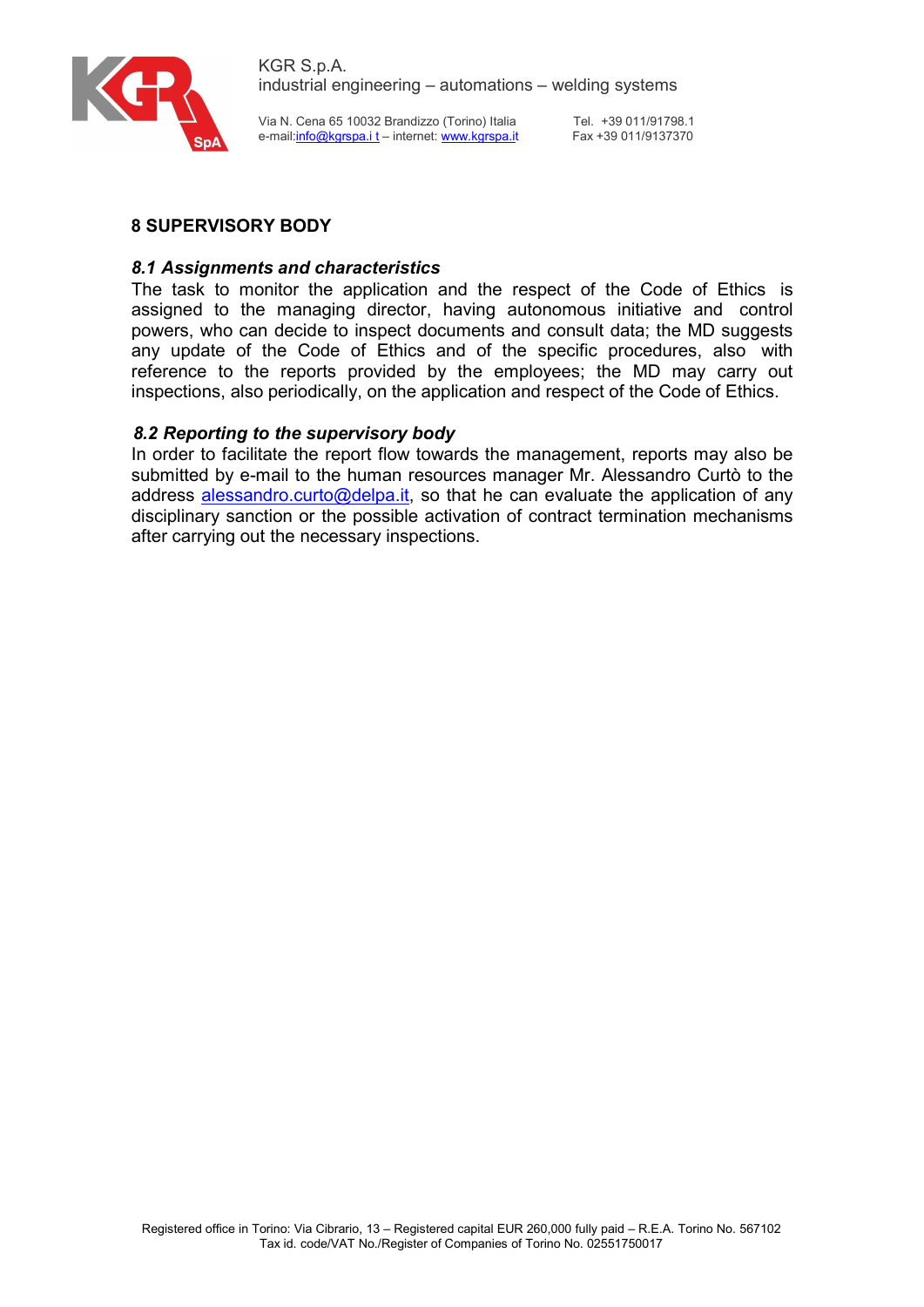

Tel. +39 011/91798.1 Fax +39 011/9137370

# 9 RELATIONSHIPS WITH THE OUTSIDE

## 9.1 Relationships with public authorities and institutions and with other subjects representing collective interests

## 9.1.1 RELATIONSHIPS WITH AUTHORITIES AND PUBLIC SERVICES

The existing relationships of the Company with public officers or persons in charge of public service – who operate on behalf of the Public Service, central and peripheral, or of legislative bodies, of community institutions, of international public organisations and of any foreign State – with the judiciary, with the supervisory public authorities and with other independent authorities, as well as private partners authorities of a public service, shall be undertaken and managed in the absolute and strict respect of the laws and the regulations in force, of the principles established by the Code of Ethics and in the specific procedures, so that the integrity and reputation of both parties is not compromised.

Care and attention shall be taken in the relationships with the above mentioned subjects, in particular in the operations relevant to: calls for tender, contracts, authorizations, licences, grants, requests and/or management and use of public funding, however called (national or community), management of jobs, relationships with the supervisory body and with other independent authorities, social security organisms, taxes collection bodies, bankruptcy procedure bodies, civil, penal or administrative proceedings etc.. In order not to act against the law or however damage the image and integrity of the company, the above mentioned operations and the relevant financial resources management shall be carried out, by company functions specifically authorized, in full respect of the laws and of the principles of the Code of Ethics and strictly adhering to the specific procedures.

## 9.1.2 RELATIONSHIPS WITH POLITICAL AND TRADE UNION ORGANIZATIONS

KGR S.p.A. does not promote or discriminate directly or indirectly any political or trade union organisation. The company refrains from providing any contribution, direct or indirect, in any form, to trade unions and political parties, movements and organisations except for those due according to specific law provisions.

## 9.1.3 PRESENTS, BENEFITS AND PROMISES OF FAVOURS

KGR S.p.A. forbids to all the Recipients to accept, offer or promise, also indirectly, money, gifts, assets, services, performance or favours not due for the relationships with public officers, persons in charge of public service or private subjects, to influence their decisions, in view of preferential treatments or undue performances or for any other purpose.

Any request or offer of money or favours, of any kind, (including e.g. presents or gifts of not of moderate value) unduly expressed to those, or from those, who work on behalf of KGR S.p.A. within the relationships with the Public Service (Italian or of foreign countries) or with private subjects (Italian or foreign) shall be immediately reported to the Management and to the company function in charge to adopt the consequent measures.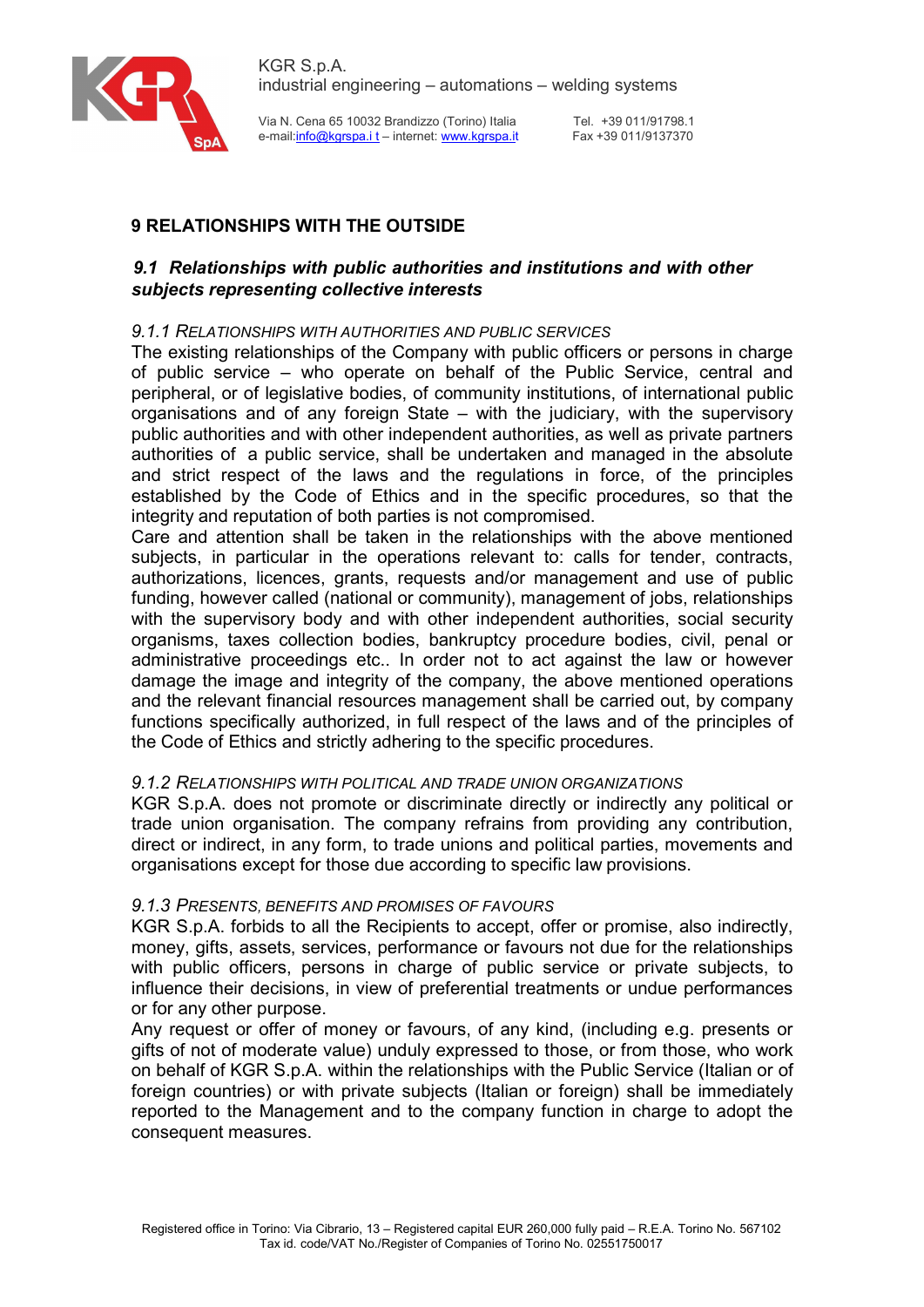

Via N. Cena 65 10032 Brandizzo (Torino) Italia e-mail:info@kgrspa.i t – internet: www.kgrspa.it

Tel. +39 011/91798.1 Fax +39 011/9137370

# 9.2 RELATIONSHIPS WITH CUSTOMERS, CONSULTANTS, SUPPLIERS, NEGOTIATION COUNTERPARTIES, BUSINESS AND/OR FINANCIAL PARTNERS, ETC.

## 9.2.1 BUSINESS CONDUCT

In its business relationships KGR S.p.A. respects the principles of fairness, honesty, efficiency, openness to the market, respect of the law and of the values established in the Code of Ethics and demands a similar behaviour to all those with whom it has commercial and/or financial business relationships of any kind, paying, to this end, special attention when choosing the negotiation counterparties, the suppliers, the business partners, the consultants, etc.

KGR S.p.A. refrains from any type of relationships, direct or indirect, with subject (physical or legal person) who is known or suspected to be part or who carry out any form of support activity to criminal organisations of any kind, including mafiastyle organisations, those involved in human smuggling or in child work exploitation, as well as subjects or groups operating with terrorism goals.

Particular attention shall also be dedicated to the relationships involving the reception or payment of amounts of money or other utilities: KGR S.p.A., in order to prevent to perform, even unintentionally, any operation involving money, assets or other utilities that result from crimes, refrains from receiving for any reason, payment in cash, bearer securities or through unauthorized intermediary or by interposition of third parties that make the identification of the payer subject impossible, i.e. from having relationships with subjects based or operating in Countries that do not ensure corporate transparency, an in general terms, from performing operations that prevent the reconstruction of the financial flow.

The selection of the negotiating counterparties, of the business and financial partners, of the consultants and the suppliers of assets, goods, performance and services shall occur on the basis of objective, transparent evaluation criteria that can be documented, in compliance with this Code of Ethics and with the procedures envisaged by the specific procedures, in written form. In any case, the selection shall occur only on the basis of objective parameters such as quality, economy, price, professionalism, expertise, efficiency and if adequate warranty exists as to supplier, provider or consultant honesty. KGR S.p.A. in particular, commits not to establishing relationships of any kind with subjects known or suspected to exploit child work or personnel not regularly employed or who work in breach of the laws and regulations protecting labour rights. Special attention shall be dedicated to the context of the relationships with subjects working in Countries where there are no laws sufficiently governing the workers, as to child work, female and immigrant labour, verifying the effective existence of adequate health and safety conditions.

Special attention is required and imposed in business transaction, also in compliance with specific procedures, for the payment and reception of money, assets or other utilities. It is however forbidden to carry out payments in cash.

The Company reserves the right to perform audit activities to check the compliance with the contractual obligations.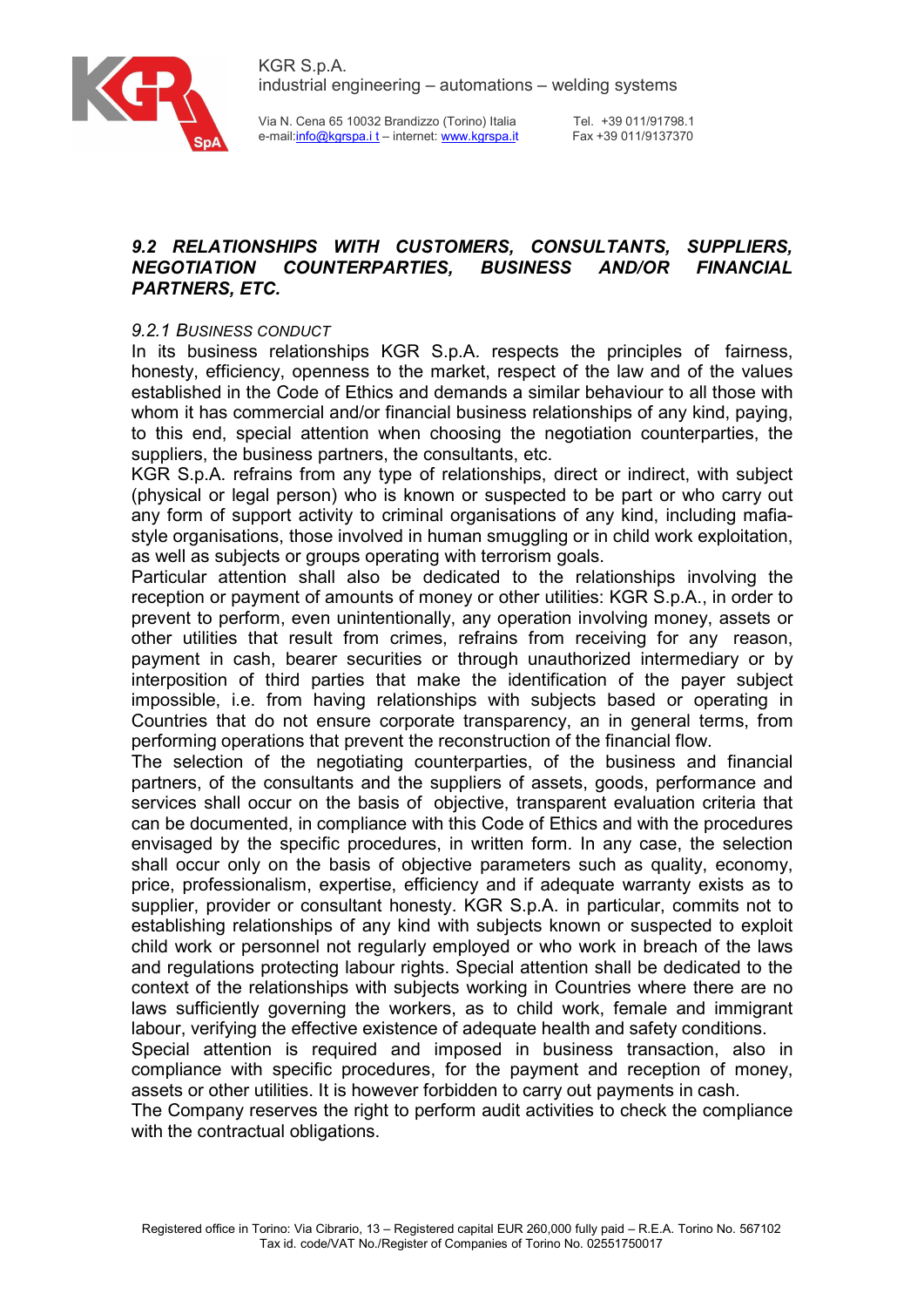

Via N. Cena 65 10032 Brandizzo (Torino) Italia e-mail:info@kgrspa.i t – internet: www.kgrspa.it

Tel. +39 011/91798.1 Fax +39 011/9137370

#### 9.2.2 PRESENTS, PAYMENTS IN KIND AND BENEFITS

Within the business relationships with consultants, customers and suppliers, etc., payments in kind, benefits (both direct and indirect), presents, acts of courtesy and hospitality, except of nature and value such as not to compromise the company image and such as that cannot be interpreted as aimed at obtaining a preferential treatment, are forbidden. In any case, any present, acts of courtesy and hospitality shall be communicated and subjected to the decision of the person in charge.

The manager, the auditor or the employee receiving presents that go beyond the common courtesy relationships, to the end of acquiring preferential treatment for the performance of any business activity, shall immediately inform the Board of Directors or, for the employee, his/her line manager who will immediately inform the corporate function in charge that, after carrying out appropriate inspections, will see to manage the communication to the outside.

#### 9.2.3 PROTECTION OF THE ENVIRONMENT

KGR S.p.A. is aware that the environment is a primary asset to be protected and to this end the Company plans its activities looking for a balance between economic initiatives and essential needs to protect the environment. In this context, KGR S.p.A. limits the environmental impacts of its activities referring to the ISO14001 standard.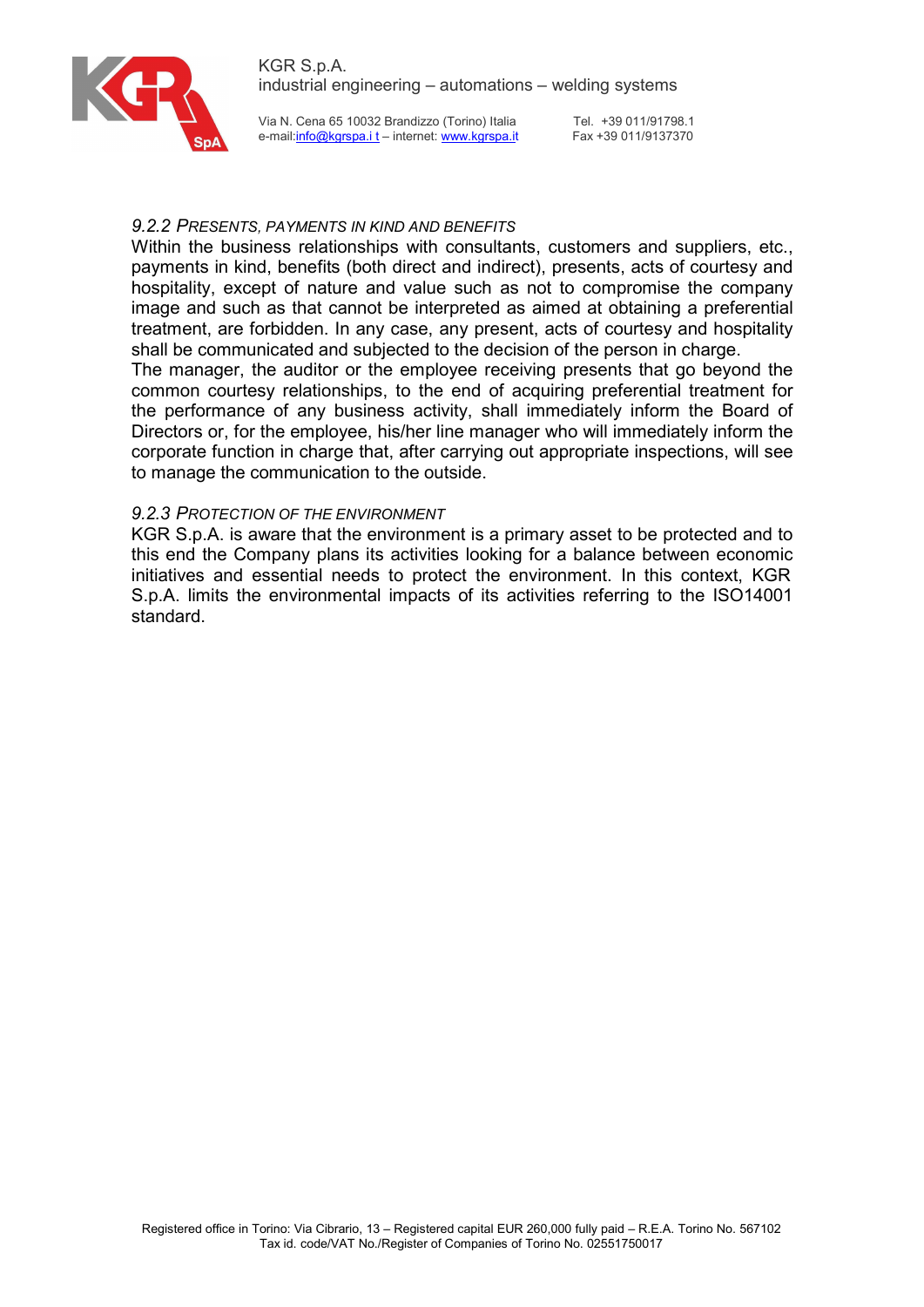

Tel. +39 011/91798.1 Fax +39 011/9137370

# 10 CORPORATE DISCLOSURE

## 10.1 Availability and access to information

KGR, within the limits established by the regulations in force, supplies in a timely and complete manner, all the information, clarification, data and documentation required by shareholders, customers, suppliers, supervisory public authorities, institutions, bodies and other stakeholders during the performance of their functions.

Any important corporate information shall be communicated in a timely manner both to the corporate bodies in charge of controlling the social management, and to the supervisory authorities.

A clear and complete corporate disclosure is a warranty, among other things, of the appropriateness of the relationships: with the shareholders, who should be able, in compliance with the regulations in force, to have access to information data; with the third parties that enter into contact with the company, that need a representation of the economic, financial and capital situation of the company; with the supervisory authorities, the auditing bodies and the internal control bodies that shall effectively perform the audit activities, to protect the business partners as well as all the market.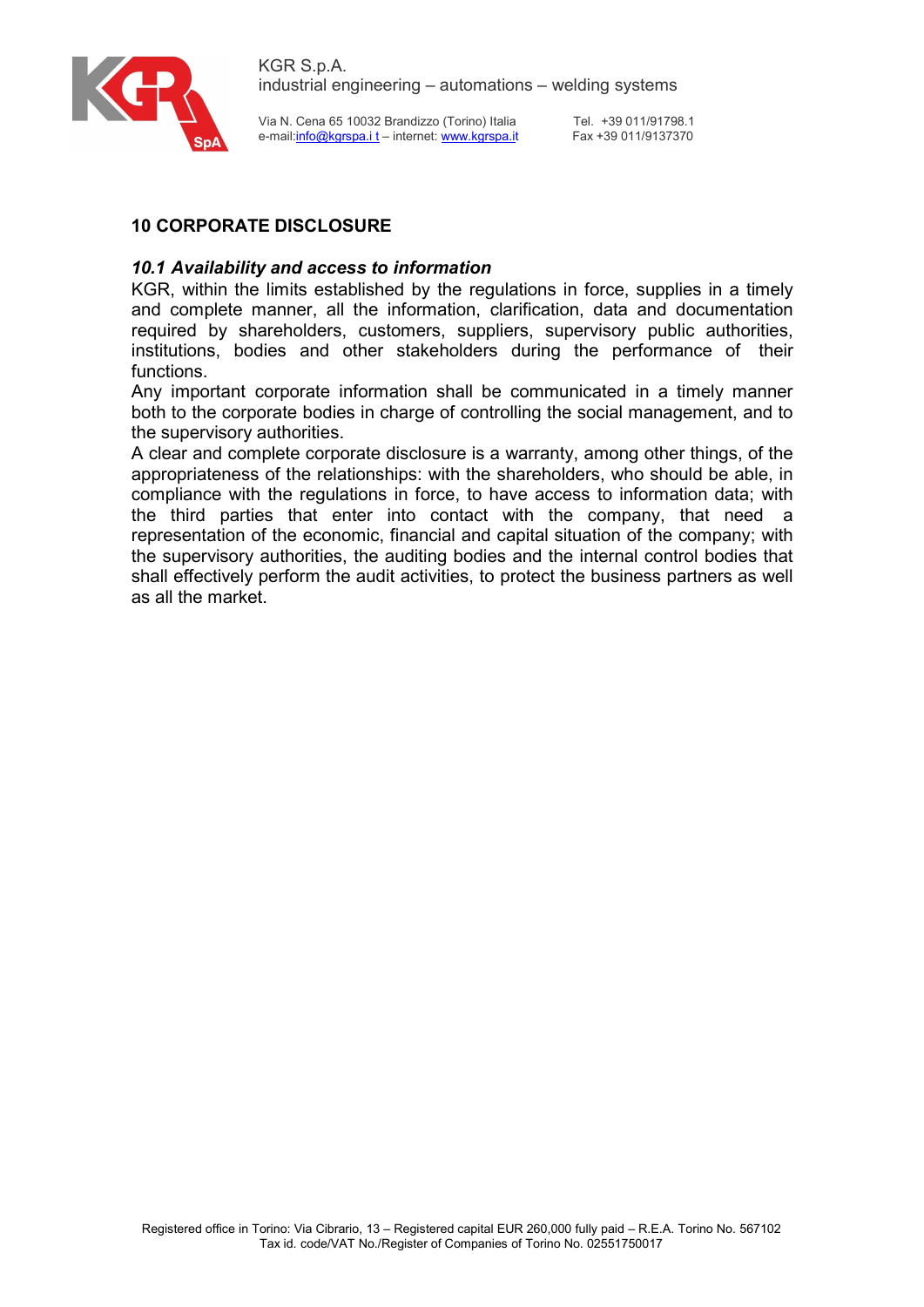



Tel. +39 011/91798.1 Fax +39 011/9137370

# 11 BREACH OF THE CODE OF ETHICS – SANCTIONARY SYSTEM

## 11.1 Breach notification

With reference to the information about a performed, attempted or requested breach of the rules contained in the Code of Ethics and in the relevant procedures, it will be responsibility of the company to ensure that nobody, within the work environment, may be subject to retaliation, intimidation, discomforts and discrimination of any kind for having reported to the managing director the breach of the content of the Code of Ethics or of the processes envisaged by the specific procedures. Furthermore, following to the notification, the company will promptly carry out adequate inspections and adopt sanctionary measures.

## 11.2 Sanctionary system

#### 11.2.1 GENERAL PRINCIPLES

The violation of the principles established in the Code of Ethics and in the procedures envisaged by the internal protocols affects the trust-based relationship between KGR S.p.A. and the Recipients.

Such violations shall therefore be sharply pursued by the company, in a prompt and immediate way, through adequate and commensurate disciplinary actions, irrespective of any penal relevance of such behaviours and by establishing a penal proceeding in the cases that may constitute criminal offence.

The effects of the violations of the Code of Ethics and of the specific protocols shall be kept in serious consideration by all the Recipients: to this end, KGR S.p.A. provides for the dissemination of the Code of Ethics, the internal procedures and regulations and information about the sanctions envisaged in case of breach and on the modalities and procedures of application. The Company, to protect its image and to safeguard its resources will not establish relationships of any kind with subjects that do not intend to work strictly respecting the regulations in force and/or that refuse to behave according to the values and principles envisaged in the Code of Ethics and to comply with the procedures and regulations envisaged by the relevant protocols.

#### 11.2.2 EMPLOYEES AND MANAGERS

The behaviours of the employees that violate the single rules of behaviour established in this Code of Ethics are defined as disciplinary offense.

With reference to the sanctions applicable to such employees, these are included in those envisaged by the company disciplinary Regulation, in respect of the procedures under article 7 of the statute of workers and of any special regulations that may apply.

With reference to the above, the Code of Ethics refers to the categories of sanctionable actions envisaged by the existing sanctionary system.

Such categories describe the sanctioned behaviours, depending on the relevance acquired by the single types taken into consideration and the sanctions actually envisaged for having committed the offence depending on its severity.